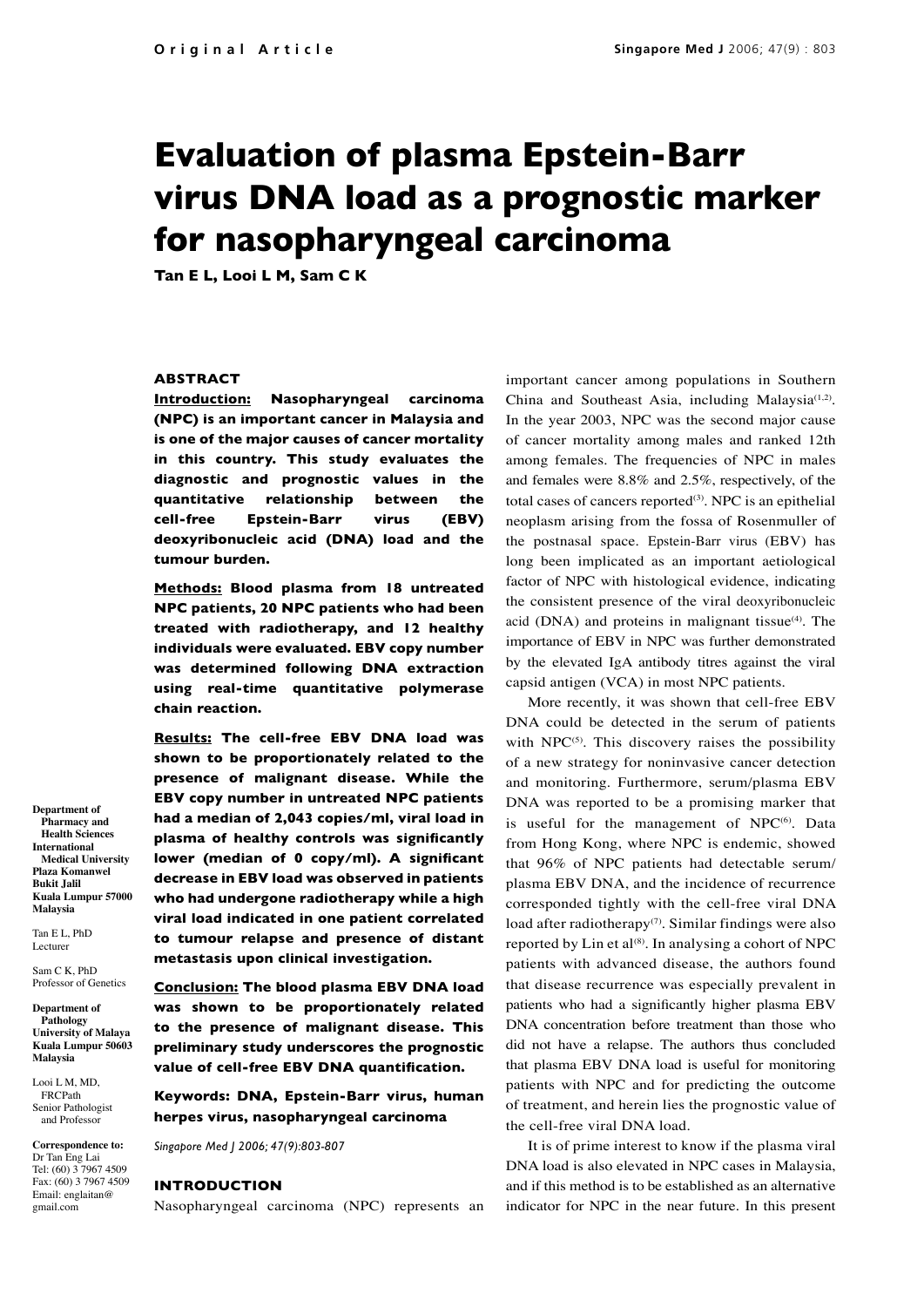study, the quantities of cell-free EBV DNA in the plasma of untreated and treated NPC patients, as well as in healthy individuals, were evaluated.

## **METHODS**

The Namalwa cell line was established from the tumour mass of an African child with Burkitt's lymphoma in 1967<sup>(9)</sup>. The cells were cultured in RPMI-1640 supplemented with 10% (v/v) foetal calf serum (FCS), 300 mg/L L-glutamine. Each cell contained two integrated copies of the EBV genome. DNA extracted from the Namalwa line was used as quantitative standards in the real-time polymerase chain reaction (PCR) assay. As each cell was estimated to contain 6.6 pg of DNA, a conversion factor of two EBV copies per 6.6 pg DNA was used.

Blood samples were collected in tubes containing ethylenediaminetetraacetic acid (EDTA) to facilitate the subsequent separation of plasma. Blood samples were collected from 38 patients with undifferentiated NPC (WHO Type II), comprising 18 untreated and 20 treated patients who sought treatment at the ENT Clinic of the University of Malaya Medical Centre after informed consent was obtained. Of the 18 untreated patients, three presented with Stage I tumour, three with Stage IIA, two with Stage IIB, six with Stage III and four with Stage IVA. Of the 20 treated patients, five were presented with Stage IIA, two with Stage IIB, six with Stage IIIB, four with Stage IVA and three with Stage IVB.

Blood samples were collected from the untreated NPC patients when they first presented at the hospital for clinical examination and their samples were only included in the study after they had been histologically confirmed to have NPC by the pathologist. The treated patients consisted of NPC patients who had received radiotherapy and whose primary tumours were under remission. Blood samples were collected from this group of patients during their follow-up visits to the hospital. The controls comprised 12 blood samples from healthy individuals. Plasma isolation was performed for each sample immediately upon receipt in the laboratory, aliquoted and stored at -20ºC until use.

DNA was extracted from plasma samples and the Namalwa cells using the QIAamp® DNA minikit (Qiagen, Hamburg GmBH, Germany) following the manufacturer's instructions. A 200 μL aliquot of plasma from each sample or suspension containing 107 Namalwa cells was used for DNA extraction. From this point onwards, all samples were processed according to the manufacturer's instructions. The extracted DNA was quantified

and checked for purity using a spectrophotometer (Shimadzu, Kyoto, Japan).

Quantification of EBV DNA copies in plasmaderived DNA was performed using the iCycler iQ<sup>™</sup> Real Time PCR system (Bio-Rad, Hercules, CA, USA). The quality of purified DNA from plasma samples was validated by conventional PCR amplification of the human β-globin gene using gene-specific primers (βF: 5'-AGGAGTGGTGGCTCATGTCT-3' and βR: 5'-CTCAAGGGATCCTCCCATTT-3'). Primers flanking the *Bam*H1W region (EBV coordinate: 14649-14724) of the EBV genome and TaqMan® probe (Applied Biosystems, Foster City, CA, USA) directed within this flanked region (EBV coordinate: 14672-14698) were reported by Lo et  $al^{(7)}$ , and were custom-made (Applied Biosystems, Foster City, CA, USA).

An aliquot of 5 μL of purified DNA isolated from the plasma was used for amplification in a total reaction volume of 50 μL, which contained the following components: 300 nM of each primer, 25 nM of TaqMan® probe and TaqMan® PCR reagents consisting of  $4mM MgCl<sub>2</sub>$ ; 200  $\mu$ M each of dATP, dCTP and dGTP; 400 μM of dUTP; 0.5 U AmpErase uracil N-glycosylase (UNG) and 1.25 U AmpliTaq Gold (Applied Biosystems, Foster City, CA, USA). Amplification reaction for each sample and standard was performed in duplicate. The standard curve correlating the viral DNA copy to threshold cycle was constructed by amplifying 5 μL aliquots of serially diluted DNA isolated from Namalwa cells that contained 45, 450, 45,000, 100,000 and 450,000 EBV DNA copies per ml.

To assess the inter-assay reproducibility of our RTQ-PCR assay, the Namalwa DNA standards in five logs of concentration as mentioned were amplified in triplicates on four separate days. Amplification cycling was initiated by incubation at 50ºC for two minutes for UNG activation and initial denaturation at 95ºC for eight minutes, followed by 40 cycles of 95ºC for 30 seconds and 56ºC for one minute. A standard curve was only accepted if the correlation coefficient is 0.996 or higher and its slope ranged between -3.74 and -3.32, which correlated to amplification efficiency of between 85 and 100%, respectively.

The fluorescence detection threshold value was set at  $10\times$  the mean standard deviation of fluorescence in all reactions. EBV DNA load, expressed as viral copy number per ml of plasma, was determined using the equation below.

EBV DNA copy/ml =  $Q$  (VE/VA)  $*$  1/VP

where Q: DNA copy determined from standard curve; VE: volume of DNA eluent (50 μL); VA: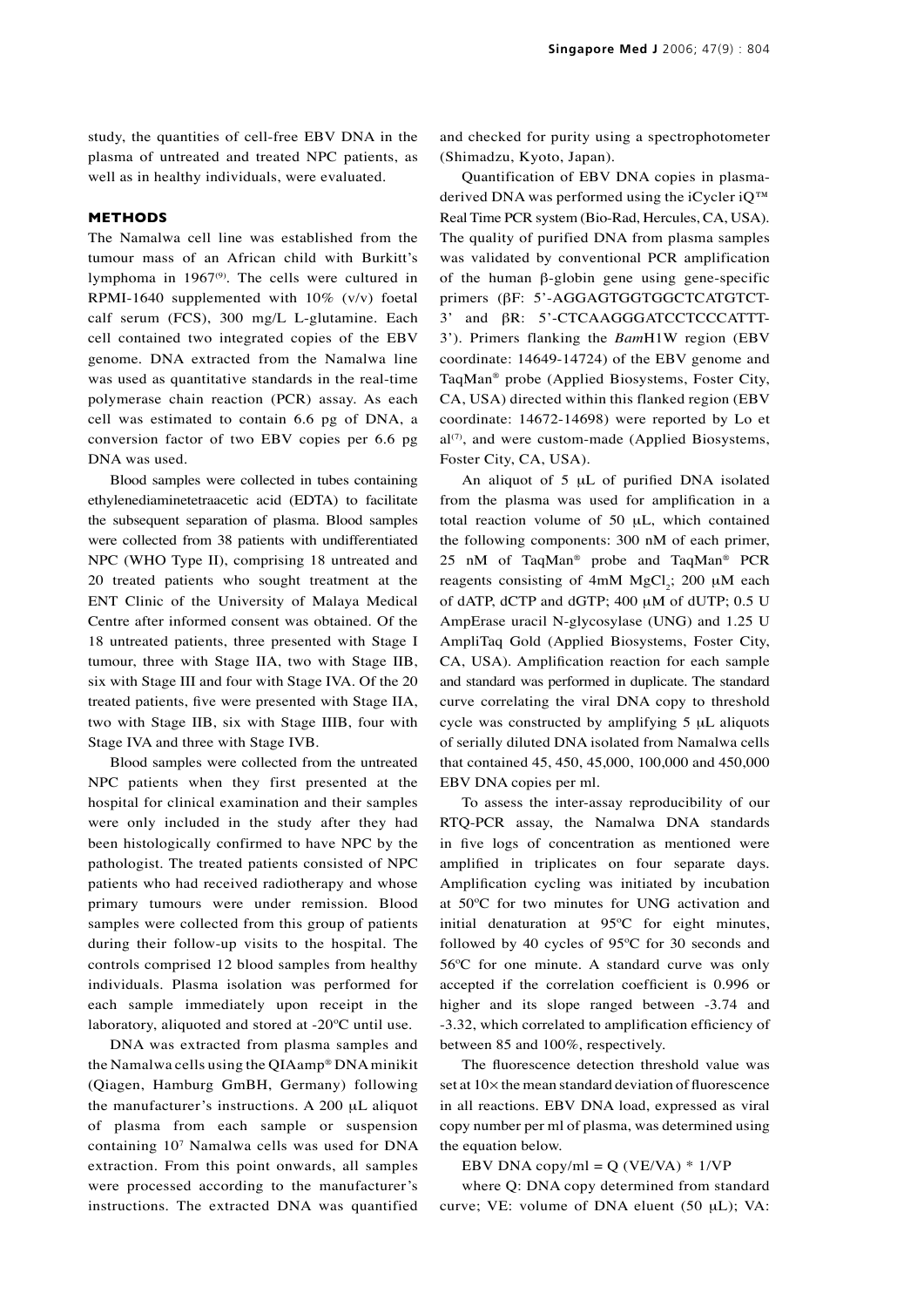

Fig. I (a) Representative amplification plots for reactions with starting EBV DNA copy number ranging from 45 to 450,000 copies per ml. Real-time quantitative PCR amplification was performed using Namalwa DNA harbouring two integrated copies of the EBV genome per cell. A duplicate was performed for each copy number. Cycle number is plotted versus change in normalised reported signal ( $\Delta R_n$ ). (b) Standard curve relating the log starting copy number of five orders of magnitude against their respective threshold cycles (TC).



Fig. 2 Scatter plot of inter-assay comparisons between starting EBV quantity and threshold cycles (TC). The TC of each starting EBV copy number ranging from 45 to 450,000 copies per ml in ten-fold increments was determined in a total of four assays performed on four different days. Each assay was carried out in triplicate. The error variances among the TCs at each level of EBV copies were equal (Levene's test) and the differences in mean TCs for each starting EBV quantity were significant at the 0.05 level (one-way ANOVA). The correlation between TC and starting EBV quantity and TC were close to unity

volume of DNA template amplified (5 μL); VP: volume of plasma used for DNA extraction  $(200 \mu L).$ 

All statistical analyses were preformed using the Statistical Package for Social Sciences (SPSS) version 10 (Chicago, IL, USA). The means of EBV load in plasma derived from untreated NPC patients, treated NPC patients and healthy controls were analysed using one-way analysis of variance (ANOVA). The ANOVA *F* test was used to evaluate whether the group means on the dependent variable differ significantly from each other. Levene's Test was used to determine the equality of the error variances among the threshold cycles at each concentration of EBV DNA. Pearson correlation was used in determining the correlation between the threshold cycles and starting EBV quantities in the standard curve.

# **RESULTS**

The real-time quantitative PCR method performed on the iCycler Real-time PCR System (Bio-Rad, Hercules, CA, USA) was tested for its reliability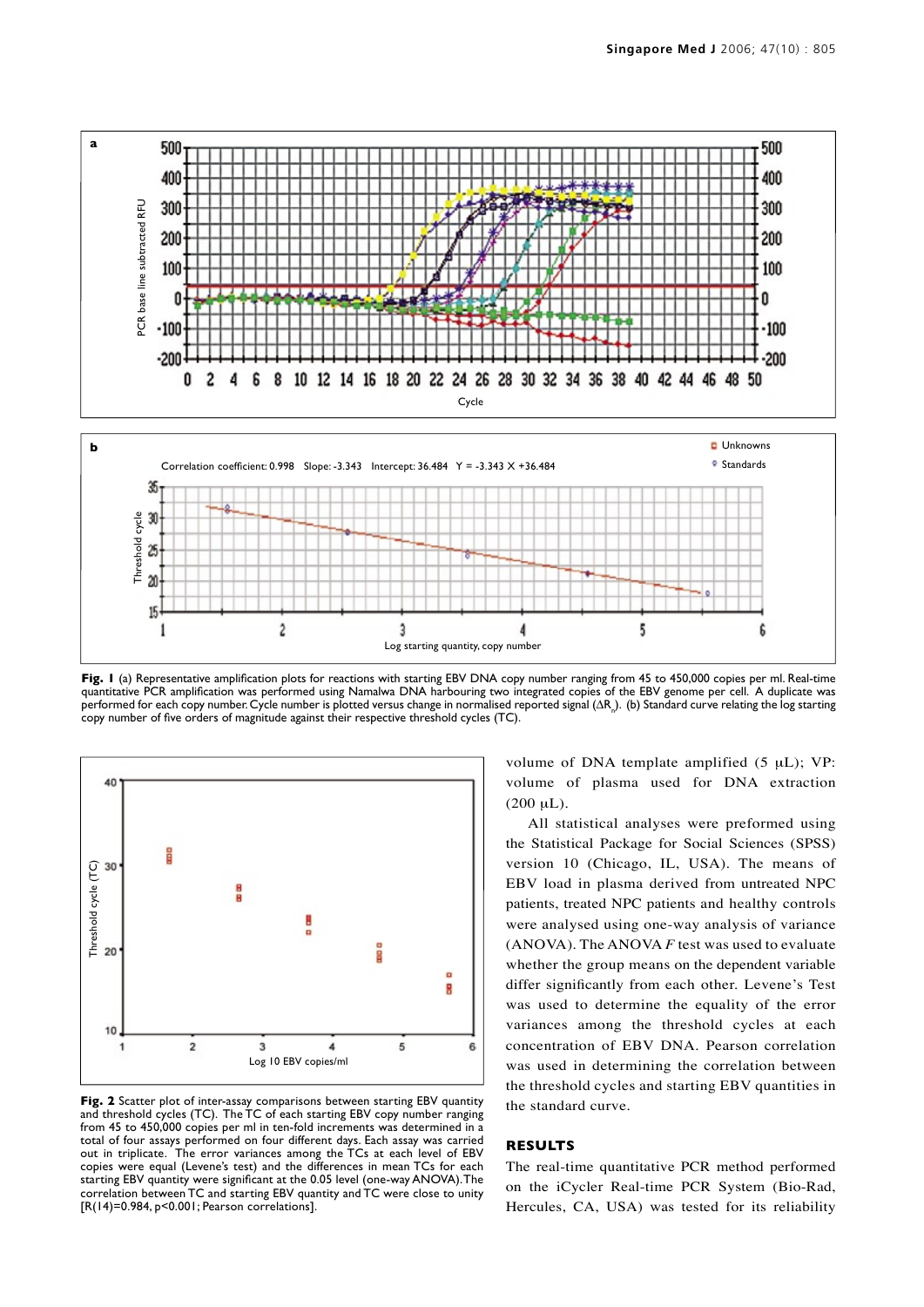and experimental reproducibility before being implemented for testing unknown plasma samples. Quantitative assays using DNA from Namalwa cells in five logs of concentrations ranging from 45 to 450,000 EBV copies per ml in ten-fold increments were compared within and between assays (Fig. 1a). The standard curve (Fig. 1b) indicated the broad dynamic range of the assay with amplification efficiency close to 100% for each cycle (slope -3.343) and a strong correlation coefficient of 0.998. This method was also shown to be highly reproducible between assays with standard deviations of the mean threshold cycle for each EBV copy number being less than one cycle (Fig. 2).

The EBV copy number was quantified in the plasma from 18 untreated NPC patients, 20 NPC patients who had been treated by radiotherapy and 12 healthy controls. The  $\beta$ -globin gene was amplified and detected in all plasma DNA samples (Fig. 3). This control step was needed to ensure the presence of DNA before the subsequent determination of EBV load. A high viral DNA load was observed in untreated NPC patients with EBV copy number in range of thousands (mean=11,553 copies/ml, median=2,043 copies/ml), and was greatly reduced in patients who had been treated with radiotherapy (mean=2,000 copies/ml, median=0 copy/ml) (Fig. 4). This compared to a mean of 133 copies/ml (median=0 copy/ml) reported in the healthy controls.

The differences in mean EBV DNA load between untreated and treated patients, and between untreated patients and healthy controls, were statistically significant at p=0.05 level. However, the difference in cell-free EBV loads between treated patients and controls was insignificant suggesting a significant reduction in viral DNA load following radiotherapy. A high viral load was detected in the plasma of one treated NPC patient  $(3.25 \times 10^5 \text{ copies/ml})$  that was significantly higher than the viral load established in the other 19 treated patients. The said patient was called back for follow-up examination at the clinic and tumour recurrence at the primary site with distant metastasis was indicated. This finding underscored the value of plasma EBV load in the prognostication of NPC recurrence and metastasis.

#### **DISCUSSION**

This study demonstrated the positive correlation between the increase in cell-free EBV DNA and tumour burden. Clonality assay based on the number of terminal repeats in the EBV genome indicated that these cell-free viral DNA were of monoclonal origin, thus suggesting their tumour



**Fig. 3** Amplification of the 200-bp β-globin amplimer from DNA extracted from a selected number of plasma samples from untreated NPC patients (Lanes 2-4), treated patients (Lanes 5-7) and healthy controls (Lanes 8-10). Only samples with detectable β-globin amplimers were used in subsequent EBV real-time quantitative PCR. The sample in Lane 7 had no detectable β-globin amplimer and was not considered for subsequent analysis. Lane 1: 100-bp DNA molecular weight marker.



Fig. 4 Box plots represent the median (middle solid intersecting lines), interquartile ranges, maximum and minimum EBV loads (in copy number per ml plasma) for each group. Untreated NPC patients had a median of 2,043 EBV copies/ml (mean =  $1,553$  copies/ml), and a maximum of 121,500 copies/ml was detected in one patient from this group. Both the control and treated patients had a median of zero copy/ml and mean EBV load of 133 and 2,000 copies/ml, respectively. The mean EBV load between untreated NPC patients with both the controls and treated patients was significant (one-way ANOVA<br>analysis.p=0.05).

origin. The real-time quantitative method developed in this study was shown to be robust and highly reproducible in four different assays conducted on four different days, with standard deviations of the mean threshold cycle for each EBV copy number being less than one cycle (Fig. 2). This attests to both the sensitivity and specificity of the EBVspecific TaqMan probe.

Untreated NPC patients had a mean viral DNA load that was significantly higher than the healthy subjects and a decrease in serum viral load was detected in patients after successful treatment by radiotherapy and the primary tumour was under control (Fig. 4). This observation concurred with